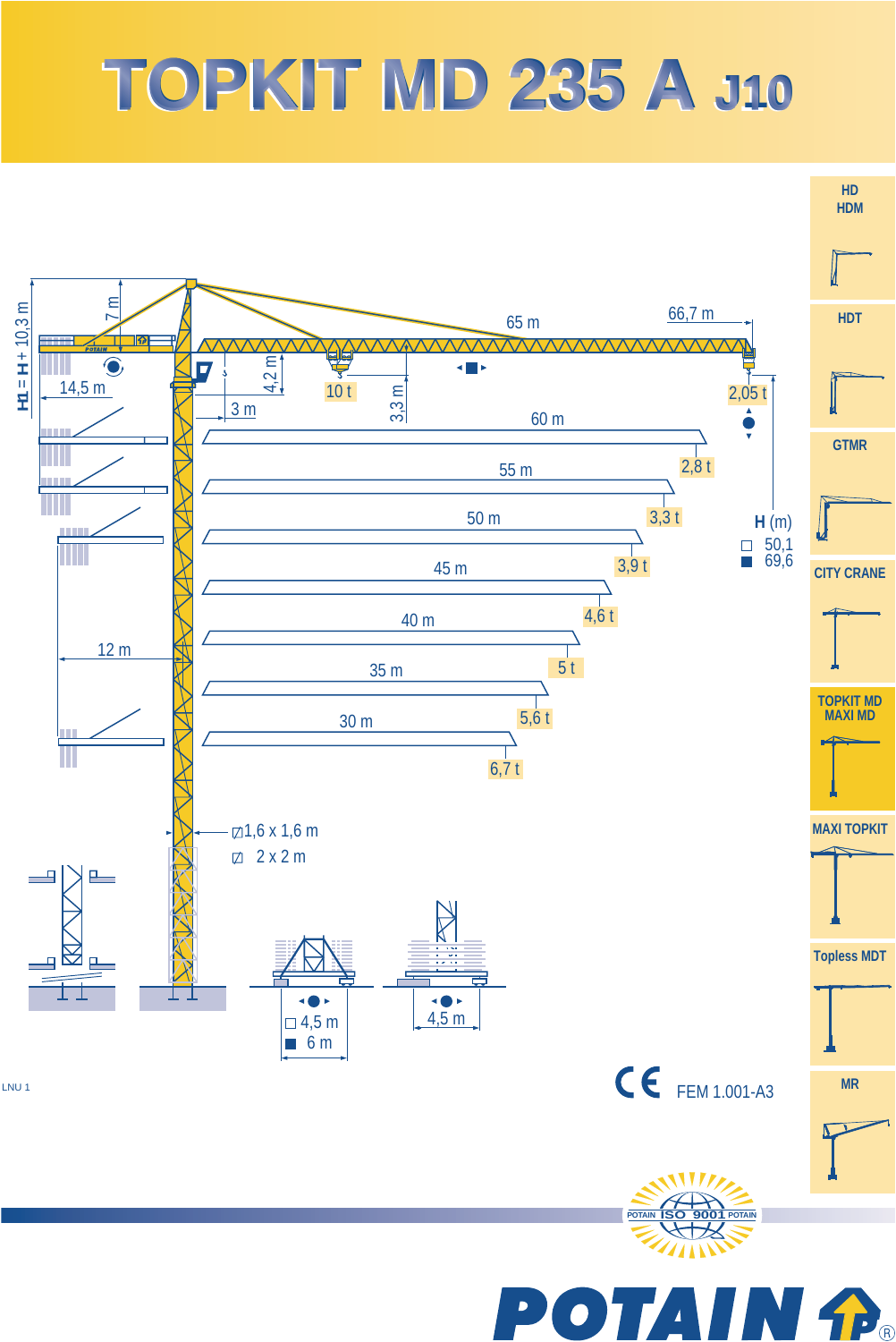

**TOPKIT MD 235 A J10**

**POTAIN P.**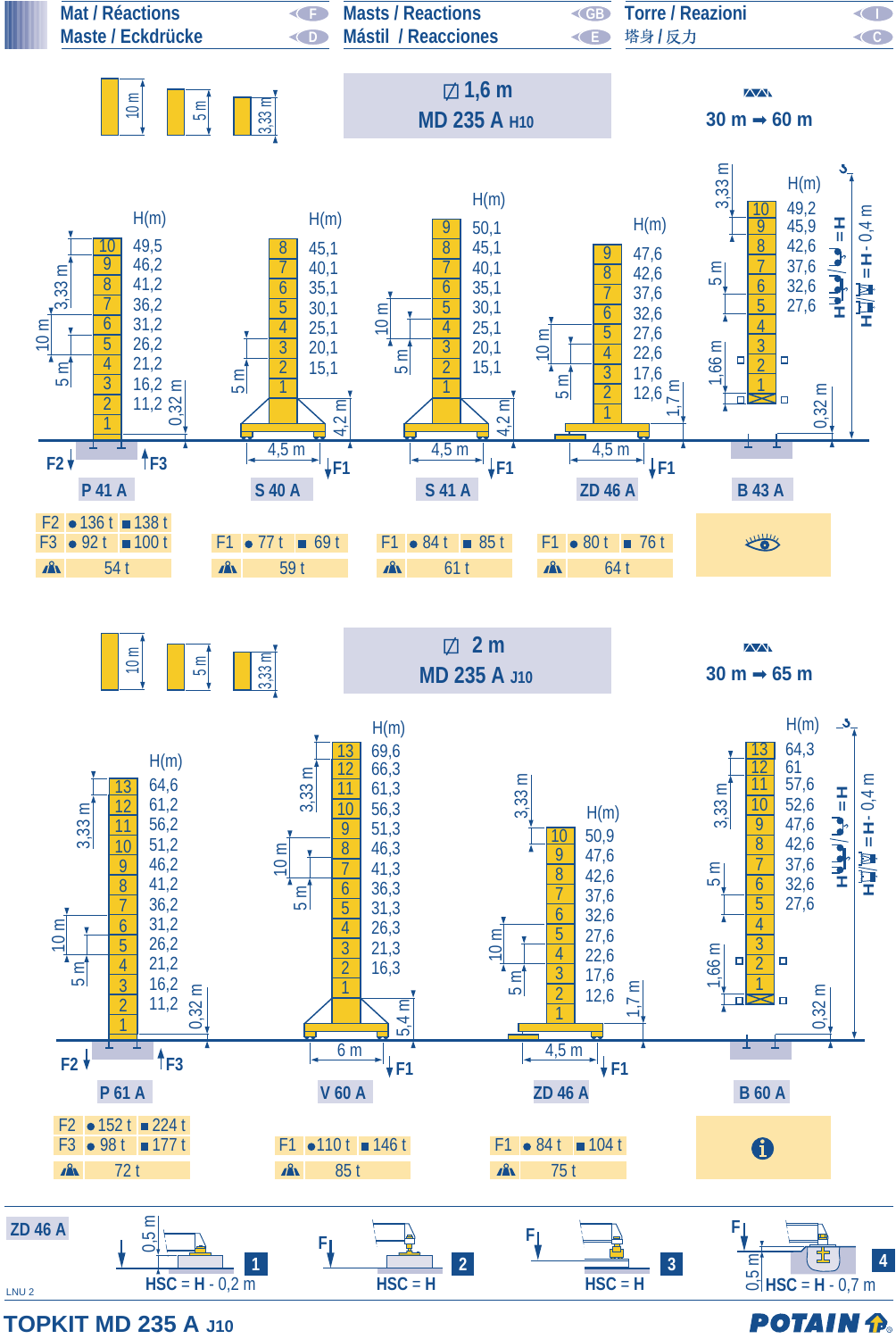|                                         | <b>Courbes de charges</b><br>Lastkurven                    |                   |                       |                                                                    |         |                                | O                        | <b>Load diagrams</b><br><gb<br>Curvas de cargas</gb<br> |            |                                                    |                     |                             |                                    |                                                                            |                          |           | Curve di carico<br>负荷曲线                                                                                  |    |                                                                                                                                                               |                 |                | O<br>C                  |                          |    |                                                                 |  |
|-----------------------------------------|------------------------------------------------------------|-------------------|-----------------------|--------------------------------------------------------------------|---------|--------------------------------|--------------------------|---------------------------------------------------------|------------|----------------------------------------------------|---------------------|-----------------------------|------------------------------------|----------------------------------------------------------------------------|--------------------------|-----------|----------------------------------------------------------------------------------------------------------|----|---------------------------------------------------------------------------------------------------------------------------------------------------------------|-----------------|----------------|-------------------------|--------------------------|----|-----------------------------------------------------------------|--|
|                                         |                                                            |                   |                       |                                                                    |         |                                |                          |                                                         | $\bigodot$ |                                                    |                     |                             |                                    |                                                                            |                          |           | G                                                                                                        |    |                                                                                                                                                               |                 |                |                         |                          |    |                                                                 |  |
|                                         |                                                            |                   |                       |                                                                    |         |                                |                          |                                                         |            | الملجا حسيب لحيا                                   |                     |                             |                                    |                                                                            |                          |           |                                                                                                          |    |                                                                                                                                                               |                 |                |                         |                          |    |                                                                 |  |
| 65 m<br>$\overline{\triangle\triangle}$ |                                                            | 3                 |                       | 16<br>10                                                           | 17      | 20                             | 22                       | 25                                                      |            | $27 \quad 28,5 \quad 31,1 \quad 32$                |                     |                             |                                    | 35 37 40                                                                   |                          | 42        | 45<br>9,3 7,7 6,9 5,9 5,3 5 5 4,8 4,4 4,1 3,7 3,5 3,2 3,1                                                | 47 | 50                                                                                                                                                            | 52<br>$2,9$ 2,7 | 55<br>2,5      | 57<br>2,4               | 60                       |    | $62$ $65$ m<br>$2,3$ 2,2 2,05 t                                 |  |
| 60 <sub>m</sub><br>$\sqrt{N}$           |                                                            | 3                 |                       |                                                                    | 18,8 20 |                                | 22                       | 25                                                      | 27         | 30 <sup>°</sup>                                    |                     |                             | الملحة وسيدانها                    | 32 33,6 36,6 37 40 42                                                      |                          |           | 45                                                                                                       | 47 | 50<br>$10 \mid 9,3 \mid 8,3 \mid 7,1 \mid 6,5 \mid 5,7 \mid 5,3 \mid 5 \mid 5 \mid 4,9 \mid 4,5 \mid 4,3 \mid 3,9 \mid 3,7 \mid 3,5 \mid 3,3 \mid 3,1 \mid 3$ | 52              | 55             | 57                      | 60 m<br>2.8 <sub>t</sub> |    |                                                                 |  |
|                                         |                                                            |                   |                       |                                                                    |         |                                |                          |                                                         |            |                                                    |                     |                             |                                    | الملجا حسيدانها                                                            |                          |           |                                                                                                          |    |                                                                                                                                                               |                 |                |                         |                          |    |                                                                 |  |
| 55 m<br>$\sqrt{\Lambda}$                |                                                            | 3                 | ь                     |                                                                    | 19,7 20 |                                | 22                       | 25                                                      | 27         | 30 <sup>°</sup>                                    | 32                  |                             |                                    | $35 \t35.3 \t38.4 \t40 \t42$                                               |                          |           | 45                                                                                                       | 47 | 50<br>10 9,8 8,8 7,6 6,9 6,1 5,6 5,05 5 5 4,8 4,5 4,2 4 3,7 3,5 3,3 t                                                                                         | 52              | $55 \text{ m}$ |                         |                          |    |                                                                 |  |
|                                         |                                                            |                   |                       |                                                                    |         |                                |                          |                                                         |            |                                                    |                     |                             |                                    | الملحة حسب لحيا                                                            |                          |           |                                                                                                          |    |                                                                                                                                                               |                 |                |                         |                          |    |                                                                 |  |
| 50 m<br>$\overline{\triangle\triangle}$ |                                                            | 3                 | $\blacktriangleright$ |                                                                    |         | $20,6$ 22                      | $10 \mid 9,3 \mid 8$     | 25                                                      | 27         | 30<br>7,36,46                                      | 32                  | 35                          |                                    | 37 40,2 42                                                                 |                          | 45        | 47<br>$\begin{array}{ c c c c c c c c c } \hline 5,3 & 5 & 5 & 4,8 & 4,4 & 4,2 & 3,9 \hline \end{array}$ |    | 50 m                                                                                                                                                          |                 |                |                         |                          |    |                                                                 |  |
| 45 m<br>$\Delta\!\Delta$                |                                                            | 3                 | $\blacktriangleright$ |                                                                    |         | 21,4 22                        |                          | 25                                                      | 27         | 30                                                 | 32                  | 35                          | $10$ 9,7 8,3 7,6 6,7 6,2 5,6 5,2 5 | الملحة حسوب لحيا<br>37 38,4 41,8 45 m                                      | $5 \t 4,6 \t t$          |           |                                                                                                          |    |                                                                                                                                                               |                 |                |                         |                          |    |                                                                 |  |
| 40 m                                    |                                                            | 3                 |                       |                                                                    |         | $21,4$ 22                      |                          | 25                                                      | 27         | 30                                                 | 32                  | 35                          |                                    | الملحة حسب لحيط<br>$37^{1}38,4$ 40 m                                       |                          |           |                                                                                                          |    |                                                                                                                                                               |                 |                |                         |                          |    |                                                                 |  |
| $\sqrt{N}$                              |                                                            |                   | $\blacktriangleright$ |                                                                    |         |                                | $10 \quad 9.7 \quad 8.3$ |                                                         | 7,6        |                                                    |                     | $6,7$ $6,2$ $5,6$           |                                    | $5,2$ $5$ $5$ t                                                            |                          |           |                                                                                                          |    |                                                                                                                                                               | 10              | امحالا         |                         | لها                      |    |                                                                 |  |
| 35 m<br>$\sqrt{N}$                      |                                                            | 3                 | $\blacktriangleright$ |                                                                    |         | $21,4$ 22                      |                          | 25                                                      | 27         | 30 <sup>°</sup><br>$10$ 9,7 8,3 7,6 6,7 6,2 5,6 t  | 32                  | $35 \text{ m}$              |                                    |                                                                            |                          |           |                                                                                                          |    |                                                                                                                                                               | 5               |                |                         |                          |    | $-0,5t$                                                         |  |
| 30 m                                    |                                                            | 3                 | $\blacktriangleright$ |                                                                    |         | 21,4 22 25                     |                          |                                                         | 27         | 30 m                                               |                     |                             |                                    |                                                                            |                          |           |                                                                                                          |    |                                                                                                                                                               |                 |                |                         |                          |    | -(m)                                                            |  |
| $\sqrt{\Lambda}$                        |                                                            |                   |                       |                                                                    |         |                                |                          |                                                         |            | 10 $9,7$ 8,3 7,6 6,7 t                             |                     |                             |                                    |                                                                            |                          |           |                                                                                                          |    |                                                                                                                                                               |                 |                |                         | $= 6 - 0.5 t$            |    |                                                                 |  |
|                                         |                                                            |                   |                       |                                                                    |         |                                |                          |                                                         |            | ॼॱ╾╌╾ॼ                                             |                     |                             |                                    |                                                                            |                          |           |                                                                                                          |    |                                                                                                                                                               |                 |                |                         |                          |    |                                                                 |  |
| 65 m<br>$\overline{\wedge}\wedge$       |                                                            | $2,3 \rightarrow$ |                       | $16,1$ 17                                                          |         | 20<br>$10 \quad 9,4 \quad 7,7$ | 22                       | 25                                                      |            | $27\quad 28,8\; 29,3$<br>$6,9$ $5,9$ $5,4$ $5$ $5$ |                     |                             |                                    |                                                                            |                          |           |                                                                                                          | 47 | 50                                                                                                                                                            | 52              | 55             | 57                      | 60                       | 62 | 65 m<br>4,5 4 3,7 3,4 3,2 2,9 2,7 2,5 2,4 2,2 2,1 1,9 1,8 1,7 t |  |
| 60 m                                    |                                                            | $2,3 \rightarrow$ |                       |                                                                    | 18,9 20 |                                | 22                       | 25                                                      | 27         | 30                                                 |                     |                             | <b>W←→⊔</b><br>32 34,1 34,7 37     |                                                                            | 40                       | 42        | 45                                                                                                       | 47 | 50                                                                                                                                                            | 52              | 55             | 57                      | 60 m                     |    |                                                                 |  |
| $\Delta\!\Delta$                        |                                                            |                   |                       |                                                                    |         | $10$ 9,3 8,4 7,2 6,6 5,8 5,4 5 |                          |                                                         |            |                                                    |                     |                             | $5\overline{)}$                    |                                                                            |                          |           |                                                                                                          |    | $4,6$ 4,2 4 3,6 3,4 3,2 3 2,8 2,7 2,5 t                                                                                                                       |                 |                |                         |                          |    |                                                                 |  |
| 55 <sub>m</sub>                         |                                                            | $2,3 \rightarrow$ |                       |                                                                    | 19,8 20 |                                | 22                       | 25                                                      | 27         | 30                                                 | 32                  |                             |                                    | <b>W←→⊔</b><br>35 35,8 36,5                                                |                          |           |                                                                                                          |    |                                                                                                                                                               |                 |                |                         |                          |    |                                                                 |  |
| $\overline{\wedge}$                     |                                                            |                   |                       |                                                                    |         | $10 \mid 9,8 \mid 8,9$         |                          | 7,7                                                     |            |                                                    |                     |                             |                                    |                                                                            | 40                       | 42        | 45                                                                                                       | 47 | 50<br>$7$ 6,2 5,7 5,1 5 5 4,5 4,2 3,9 3,7 3,4 3,2 3 t                                                                                                         | 52              | 55 m           |                         |                          |    |                                                                 |  |
|                                         |                                                            |                   |                       |                                                                    |         |                                |                          |                                                         |            |                                                    |                     |                             |                                    | <b>W←→™</b>                                                                |                          |           |                                                                                                          |    |                                                                                                                                                               |                 |                |                         |                          |    |                                                                 |  |
| 50 m<br>$\sqrt{N}$                      |                                                            | $2,3 \rightarrow$ |                       |                                                                    |         | 20,7 22<br>10                  | 9,3                      | 25<br>8,1                                               | 27         | 30<br>$7,4$ 6,5 6,1                                | 32                  | 35<br>5,4                   | 5                                  | $37,5$ $38,2$<br>5                                                         | 40<br>4.7                | 42<br>4,5 | 45<br>$4,1$ 3,9                                                                                          | 47 | 50 m<br>$3,6$ t                                                                                                                                               |                 |                |                         |                          |    |                                                                 |  |
|                                         |                                                            |                   |                       |                                                                    |         |                                |                          |                                                         |            |                                                    |                     |                             |                                    | M                                                                          | $\overline{\phantom{a}}$ |           |                                                                                                          |    |                                                                                                                                                               |                 |                |                         |                          |    |                                                                 |  |
| 45 m<br>$\overline{\wedge}$             |                                                            | $2,3 \rightarrow$ |                       |                                                                    |         | 21,5 22<br>10                  | $9,8$ 8,4                | 25                                                      | 27<br>7,7  | 30                                                 | 32<br>$6,8$ 6,3 5,7 | 35                          | 37<br>5,3                          | 38,9 39,7<br>-5                                                            |                          | 42        | 45 m                                                                                                     |    |                                                                                                                                                               |                 |                |                         |                          |    |                                                                 |  |
|                                         |                                                            |                   |                       |                                                                    |         |                                |                          |                                                         |            |                                                    |                     |                             |                                    | W ←                                                                        | 5<br>∸−¤                 | 4,7       | $4,3$ t                                                                                                  |    |                                                                                                                                                               |                 |                |                         |                          |    |                                                                 |  |
| 40 <sub>m</sub>                         |                                                            | $2,3 \rightarrow$ |                       |                                                                    |         | 21,7 22                        |                          | 25                                                      | 27         | 30                                                 | 32                  | 35                          | 37                                 |                                                                            | $39,3$ 40 m              |           |                                                                                                          |    |                                                                                                                                                               |                 |                | $\overline{\mathbb{M}}$ | $\overline{u}$           |    |                                                                 |  |
| $\Delta\!\Delta$                        |                                                            |                   |                       |                                                                    |         | 10                             | 9,8                      | 8,5                                                     | 7,8        | 6,9                                                |                     | $6,4$ 5,7                   | 5,4                                | -5                                                                         | $5-1$                    |           |                                                                                                          |    |                                                                                                                                                               |                 | 10             |                         |                          |    |                                                                 |  |
| 35 m<br>$\sqrt{N}$                      |                                                            | $2,3 \rightarrow$ |                       |                                                                    |         | 21,7<br>10                     | 22<br>9,8                | 25<br>8,5                                               | 27<br>7,8  | 30                                                 | 32                  | 35 m<br>$6,9$ 6,4 5,7 t     |                                    |                                                                            |                          |           |                                                                                                          |    |                                                                                                                                                               |                 | 5              |                         |                          |    | $-0,1$ t                                                        |  |
| 30 m                                    |                                                            | $2,3 \rightarrow$ |                       |                                                                    |         | 21,7                           | 22                       | 25                                                      | 27         | 30 m                                               |                     |                             |                                    |                                                                            |                          |           |                                                                                                          |    |                                                                                                                                                               |                 |                |                         |                          |    | $\cdot$ (m)                                                     |  |
| $\overline{\wedge}$<br>LNU <sub>1</sub> |                                                            |                   |                       |                                                                    |         |                                |                          |                                                         |            | 10 9,8 8,5 7,8 6,9 t                               |                     |                             |                                    |                                                                            |                          |           |                                                                                                          |    |                                                                                                                                                               |                 |                | Ξ                       | $\Box$ - 0.1 t           |    |                                                                 |  |
| ₩                                       |                                                            |                   |                       | Voir télescopage sur dalles                                        |         |                                |                          |                                                         |            |                                                    |                     | See climbing crane          |                                    |                                                                            |                          |           | <b>CGB</b>                                                                                               |    | Consultare gru in cavedio                                                                                                                                     |                 |                |                         |                          |    |                                                                 |  |
| $\bullet$                               |                                                            |                   |                       | Réactions en service                                               |         |                                |                          |                                                         |            |                                                    |                     | <b>Reactions in service</b> |                                    |                                                                            |                          |           |                                                                                                          |    | Reazioni in servizio                                                                                                                                          |                 |                |                         |                          |    |                                                                 |  |
| П<br>$\mathbf{A}$                       |                                                            |                   |                       | Réactions hors service<br>A vide sans lest (ni train de transport) |         |                                |                          |                                                         |            |                                                    |                     |                             | Reactions out of service           | Without load, ballast (or transport axles),                                |                          |           |                                                                                                          |    | Reazioni fuori servizio                                                                                                                                       |                 |                |                         |                          |    | A vuoto, senza zavorra (ne assali di trasporto)                 |  |
| $\bf \bm \theta$                        | Nous consulter                                             |                   |                       | avec flèche et hauteur maximum.                                    |         |                                |                          |                                                         |            |                                                    | Consult us          |                             |                                    | with maximum jib and maximum height.                                       |                          |           |                                                                                                          |    | con braccio massimo e altezza massima<br>Consultateci                                                                                                         |                 |                |                         |                          |    |                                                                 |  |
| ₩                                       |                                                            |                   |                       | Siehe Kletterkrane im Gebäude                                      |         |                                |                          |                                                         | KD)        |                                                    |                     | Vea grua trepadora          |                                    |                                                                            |                          |           | K E I                                                                                                    |    | 见楼板顶升                                                                                                                                                         |                 |                |                         |                          |    | C                                                               |  |
| $\bullet$                               |                                                            |                   |                       | Reaktionskräfte in Betrieb                                         |         |                                |                          |                                                         |            |                                                    |                     |                             | Reacciones en servicio             |                                                                            |                          |           |                                                                                                          |    | 工作状况下的反应                                                                                                                                                      |                 |                |                         |                          |    |                                                                 |  |
| п<br>A                                  |                                                            |                   |                       | Reaktionskräfte außer Betrieb                                      |         |                                |                          |                                                         |            |                                                    |                     |                             |                                    | Reacciones fuera de servicio                                               |                          |           |                                                                                                          |    | 非工作状况下的反应<br>空载无压重也无运输车                                                                                                                                       |                 |                |                         |                          |    |                                                                 |  |
|                                         |                                                            |                   |                       | Ohne Last, Ballast (und Transportachse),                           |         |                                |                          |                                                         |            |                                                    |                     |                             |                                    | Sin carga, sin lastre, (ni tren de<br>transporte), flecha y altura máxima. |                          |           |                                                                                                          |    | 有吊臂和最大高度                                                                                                                                                      |                 |                |                         |                          |    |                                                                 |  |
| $\bf \bm \theta$                        | mit Maximalausleger und Maximalhöhe.<br><b>Auf Anfrage</b> |                   |                       |                                                                    |         |                                |                          |                                                         |            |                                                    | Consultarnos        |                             |                                    |                                                                            |                          |           |                                                                                                          |    | 请向我方咨询                                                                                                                                                        |                 |                |                         |                          |    |                                                                 |  |

## **TOPKIT MD 235 A J10**

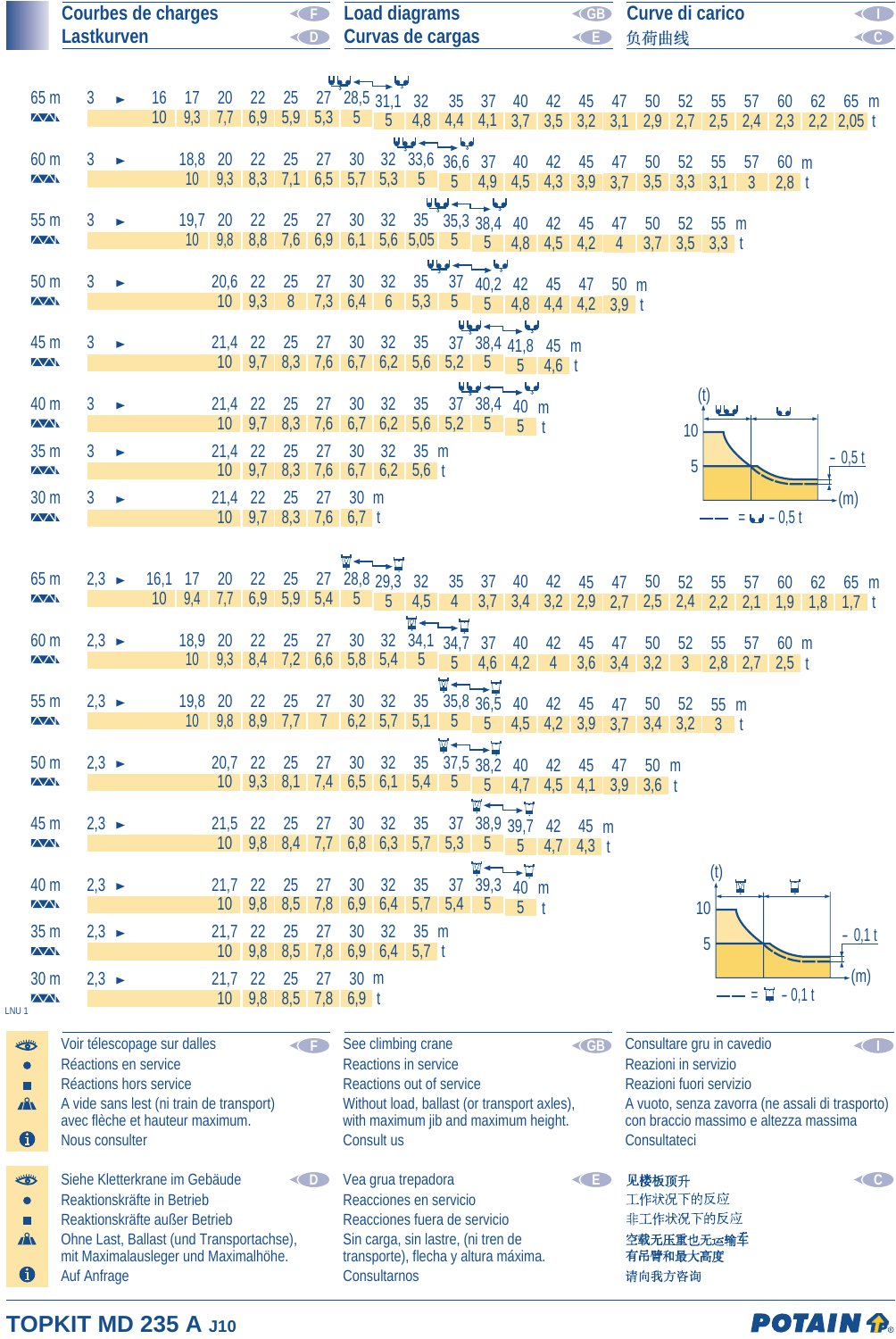

**TOPKIT MD 235 A J10**

## **POTAIN P.**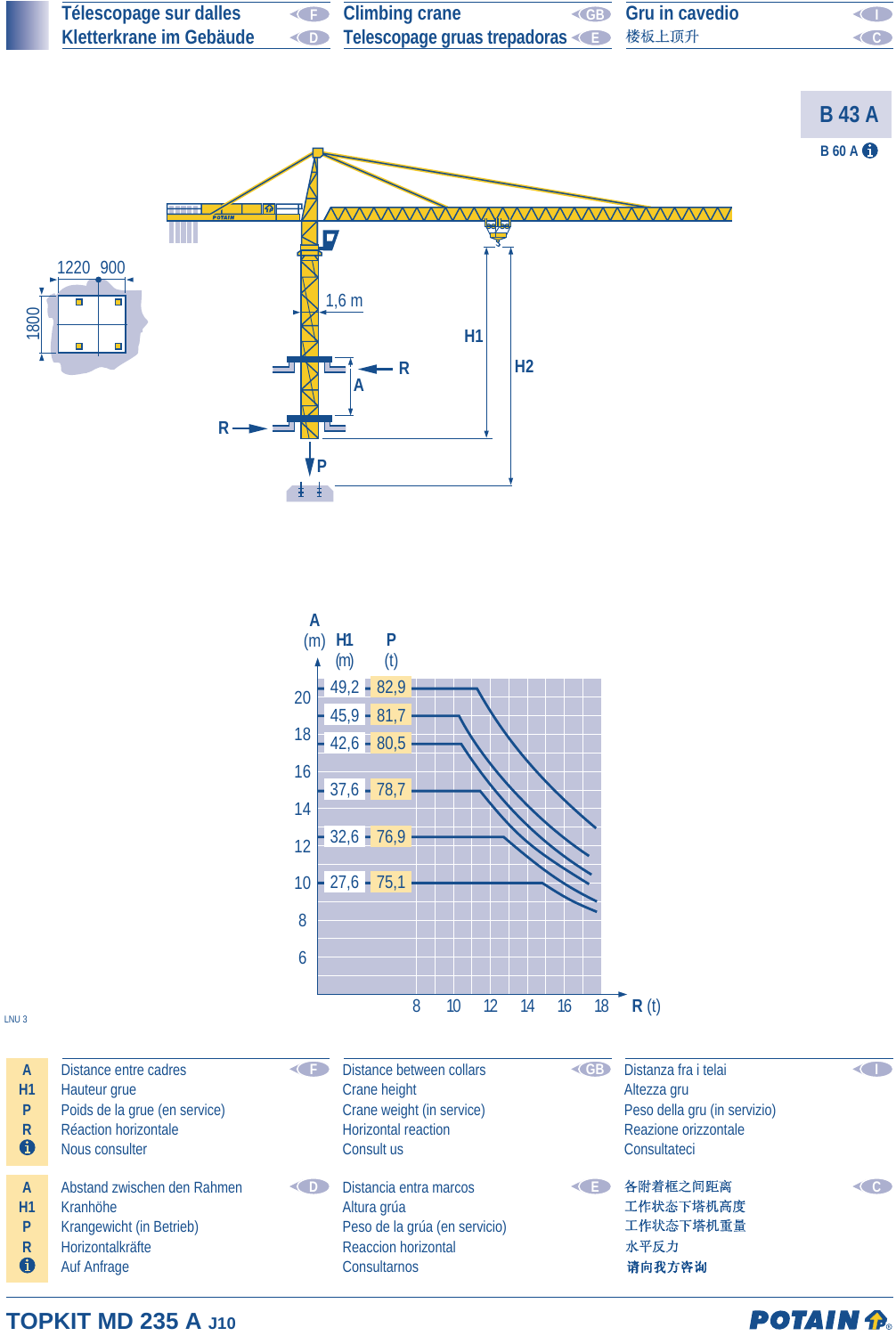| Lest de contre-flèche | <b>Counter-jib ballast</b>                | <b>EB</b> Contrappeso | $\triangleleft$ |
|-----------------------|-------------------------------------------|-----------------------|-----------------|
| Gegenauslegerballast  | <b>Example 20 Lastre de contra flecha</b> | √■ 平衡臂重               | $\triangleleft$ |

|                 |                 | 4 600 - 4 200 - 3 400 - 2 300 kg |                            | 4 200 - 700 kg             |                 |        |        |  |  |
|-----------------|-----------------|----------------------------------|----------------------------|----------------------------|-----------------|--------|--------|--|--|
|                 | $\equiv$ $\sim$ |                                  | 33 PC/33 LVF 55 RCS/50 LVF | 33 PC/33 LVF 55 RCS/50 LVF |                 |        |        |  |  |
| <b>MWW</b>      |                 |                                  | $x^2$ (kg)                 | $x^2$ (kg)                 |                 |        |        |  |  |
| 65 m            | 14,5 m          | 24 400                           | 23 600                     |                            | 14,5 m          | 24 500 | 23 100 |  |  |
| 60 <sub>m</sub> | 14,5 m          | 23 200                           | 21 700                     |                            | 14,5 m          | 23 100 | 21 700 |  |  |
| 55 <sub>m</sub> | 14,5 m          | 21 000                           | 20 200                     |                            | 14,5 m          | 21 000 | 20 300 |  |  |
| 50 <sub>m</sub> | 12 <sub>m</sub> | 24 400                           | 23 600                     |                            | 12 <sub>m</sub> | 24 500 | 23 800 |  |  |
| 45 m            | 12 <sub>m</sub> | 23 200                           | 21 700                     |                            | 12 <sub>m</sub> | 22 400 | 21 000 |  |  |
| 40 m            | 12 <sub>m</sub> | 20 200                           | 19 400                     |                            | 12 <sub>m</sub> | 20 300 | 18 900 |  |  |
| 35 <sub>m</sub> | 12 <sub>m</sub> | 17 600                           | 16 800                     |                            | 12 <sub>m</sub> | 18 200 | 16 800 |  |  |
| 30 <sub>m</sub> | 12 <sub>m</sub> | 15 200                           | 14 100                     |                            | 12 <sub>m</sub> | 15 400 | 14 000 |  |  |

LNU 1

| Lest de base        | Base ballast                    | $\triangle$ GB | - Zavorra di base |                     |
|---------------------|---------------------------------|----------------|-------------------|---------------------|
| <b>Grundballast</b> | <b>Example 2</b> Lastre de base | ◆ 上車           |                   | $\subset$ $\subset$ |

|                                          | $\boxtimes$ 1,6 m S 40 A $\rightarrow$         | H(m)               | 45,1 | 40,1 | 35,1 | 30,1 | 25,1 | 20,1 | 15,1 |      |      |      |      |      |
|------------------------------------------|------------------------------------------------|--------------------|------|------|------|------|------|------|------|------|------|------|------|------|
|                                          |                                                | $\mathbf{A}$ (t)   | 66   | 66   | 66   | 66   | 66   | 66   | 66   |      |      |      |      |      |
|                                          | $\boxtimes$ 1,6 m S 41 A $\cdot \bullet \cdot$ | H(m)               | 50,1 | 45,1 | 40,1 | 35,1 | 30,1 | 25,1 | 20,1 | 15,1 |      |      |      |      |
|                                          |                                                | $\mathbf{A}$ (t)   | 66   | 66   | 66   | 66   | 66   | 66   | 66   | 66   |      |      |      |      |
|                                          | $\boxtimes$ 1,6 m ZD 46 A $\bullet\bullet$     | H(m)               | 47,6 | 42,6 | 37,6 | 32,6 | 27,6 | 22,6 | 17,6 | 12,6 |      |      |      |      |
|                                          |                                                | $\mathbf{A}$ (t)   | 60   | 60   | 60   | 60   | 60   | 60   | 60   | 60   |      |      |      |      |
|                                          | $V$ 60 A $\rightarrow$                         | H(m)               | 69,6 | 66,3 | 61,3 | 56,3 | 51,3 | 46,3 | 41,3 | 36,3 | 31,3 | 26,3 | 21,3 | 16,3 |
| $\boxtimes$ 2 m                          |                                                | $\mathbf{A}$ (t)   | 132  | 120  | 84   | 72   | 48   | 24   | 24   | 24   | 24   | 24   | 24   | 24   |
| $\boxtimes$ 2 m ZD 46 A $\bullet\bullet$ |                                                | H(m)               | 50,9 | 41,6 | 42,6 | 37,6 | 32,6 | 27,6 | 22,6 | 17,6 | 12,6 |      |      |      |
|                                          |                                                | $\mathbf{A}$ $(t)$ | 75   | 60   | 60   | 60   | 60   | 60   | 60   | 60   | 60   |      |      |      |

LNU 1